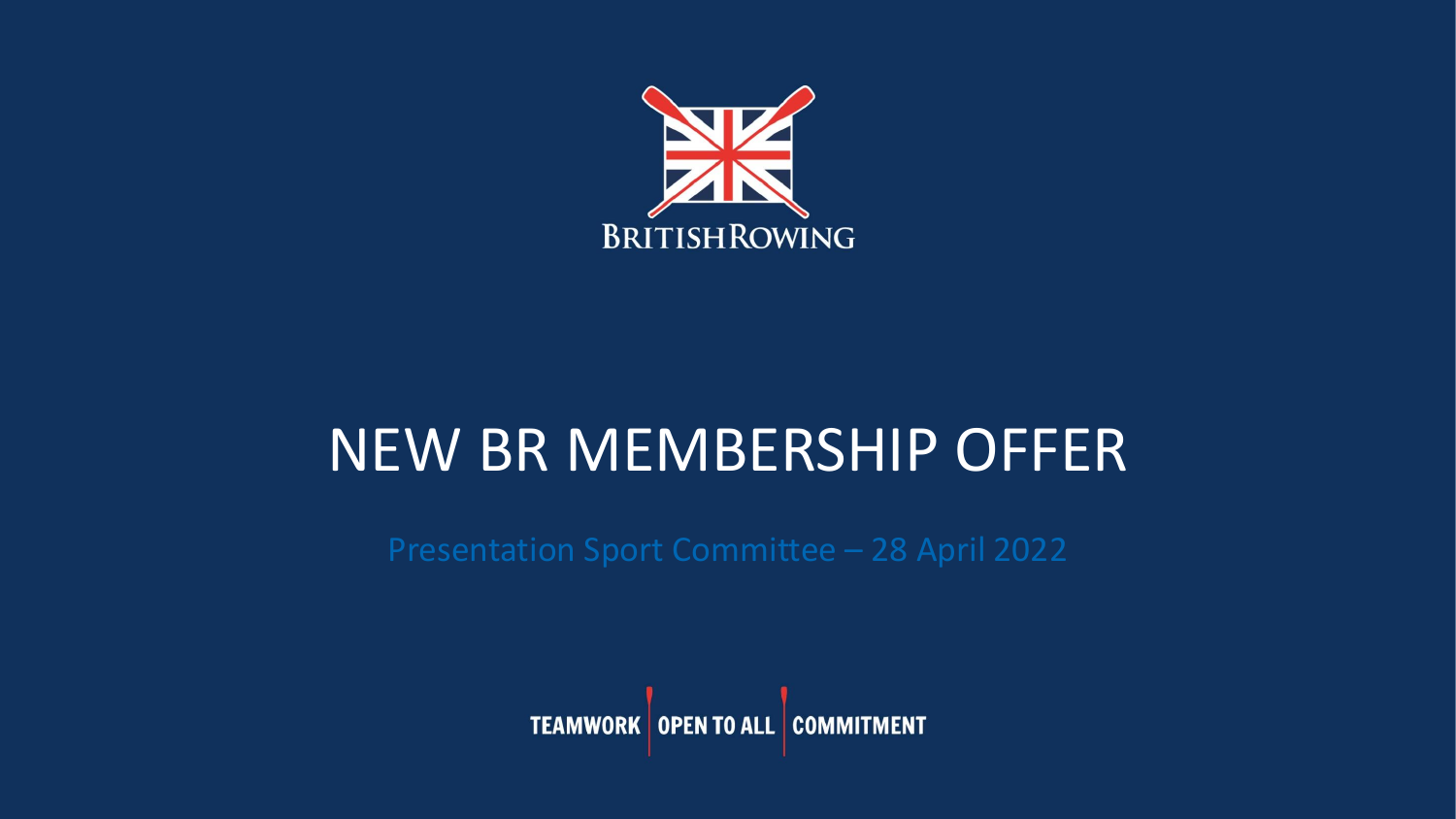#### Membership Strategy

*"Signing up to British Rowing should be easy, and something that everyone with an association in the sport should want to do. We aim to be clear about where and how we add value, with membership benefits that resonate with the rowing community that are explained in simple terms, to allow clubs to explain easily to members why they should join. Membership of British Rowing needs to be about facilitating and enhancing people's enjoyment of the sport while also giving them a sense of belonging, rather than being seen as a tax that allows them to race."*

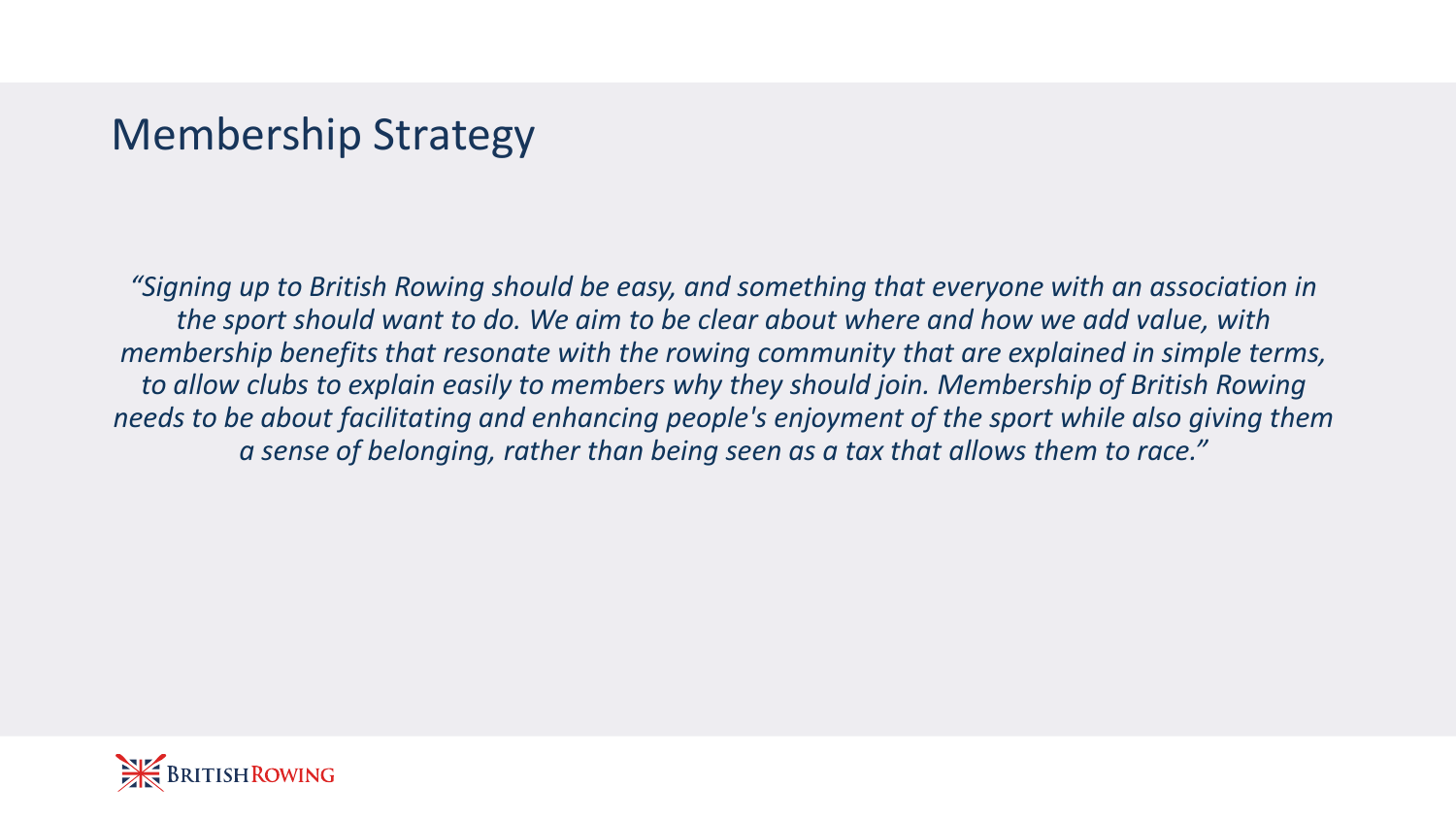# Why change the current offer?

#### Participation focused, closed off

*"We can't keep adding products which are identical and stick a different name on them whilst offering the same benefits."*

Membership can no longer be entirely focused on participation or benefits just for competitive rowers, coaches, volunteers and other people already in the sport. We need to look beyond our current members and understand the needs and wants of casual participants, people new to the sport as well as fans.

As highlighted in the Membership Report produced by Seven League for Sport England in November 2021 current membership models create common challenges for NGB's:

- Complexity stands out as we offer many different memberships with little difference in the benefits.
- The perception is that membership feels more like a tax on racing.
- Benefits like insurance and access to competitions lack the community aspect of the sport.

Figure 1. Current membership proposition



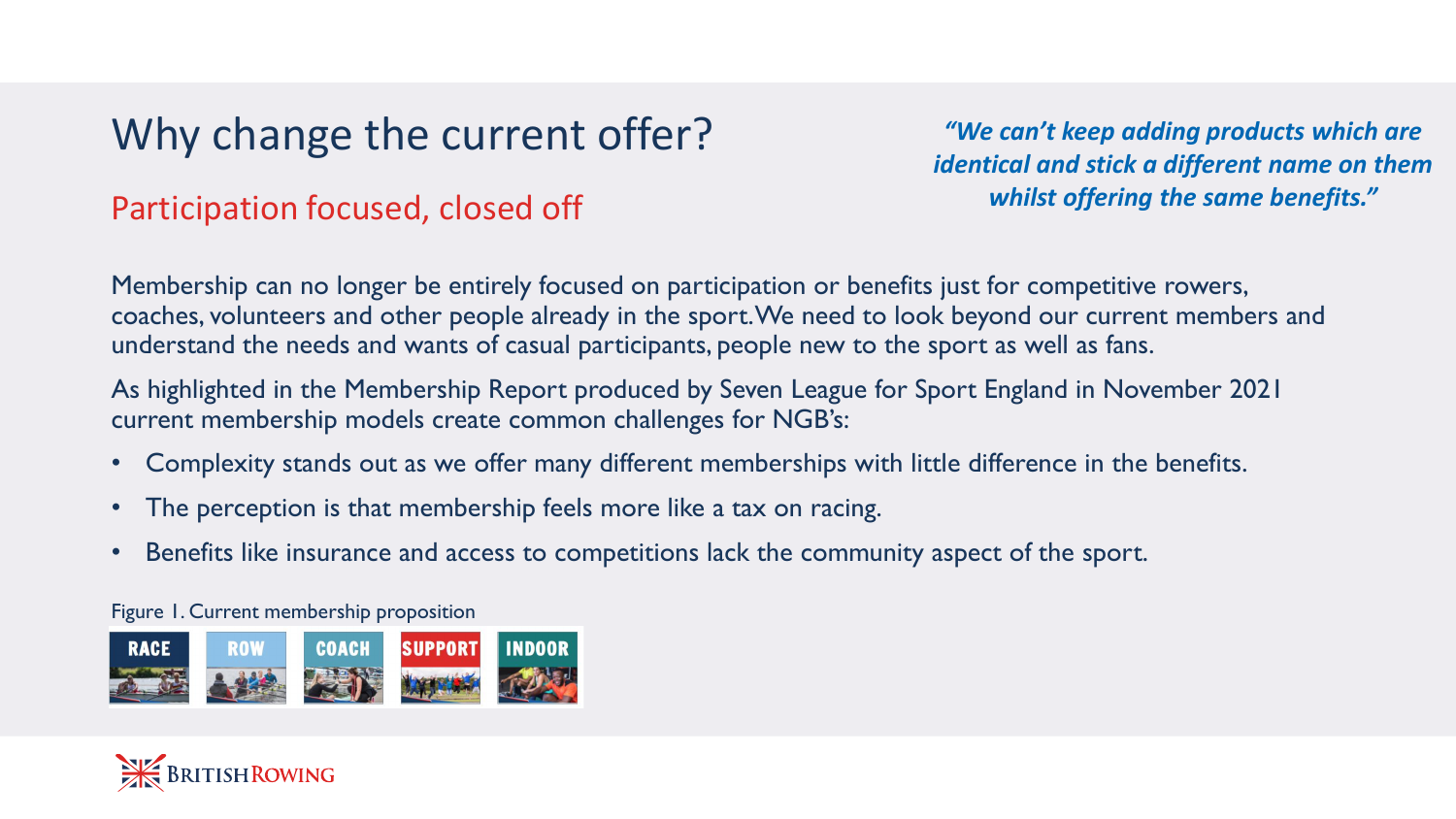### Feedback from members over the years

#### The key considerations are based on feedback from the rowing community:

"I haven't looked into it so this may already be offered, I'm not sure but I would be interested in a non-racing membership at a lower cost. It is something I will look into to stay involved in the sport."

"I have rowed and competed for many years, most recently rowing veteran/masters. I find that the lack of races locally means that my membership fees work out to be very expensive. My Club recognises that as you get older you tend to spend less time using the facilities and as such offer reduced membership fees. I feel that BR should do the same."

"Provide a low-cost membership for people who can't row but would like to support BR, and with a limited number of racing 'permissions' in the UK every year."

"Last year, I was a member, and so was my daughter, both living at the same address. I was paying  $E75$  for the membership. My daughter rowed in a BR event once, and I rowed in two, so that was £25 a pop.

"Allow Row members to go to the occasional event by bringing back the Day Ticket. This can easily be done through BROE. You would have to have Row membership to enter so the number of overall members would increase even if some Race members downgraded their subscription."

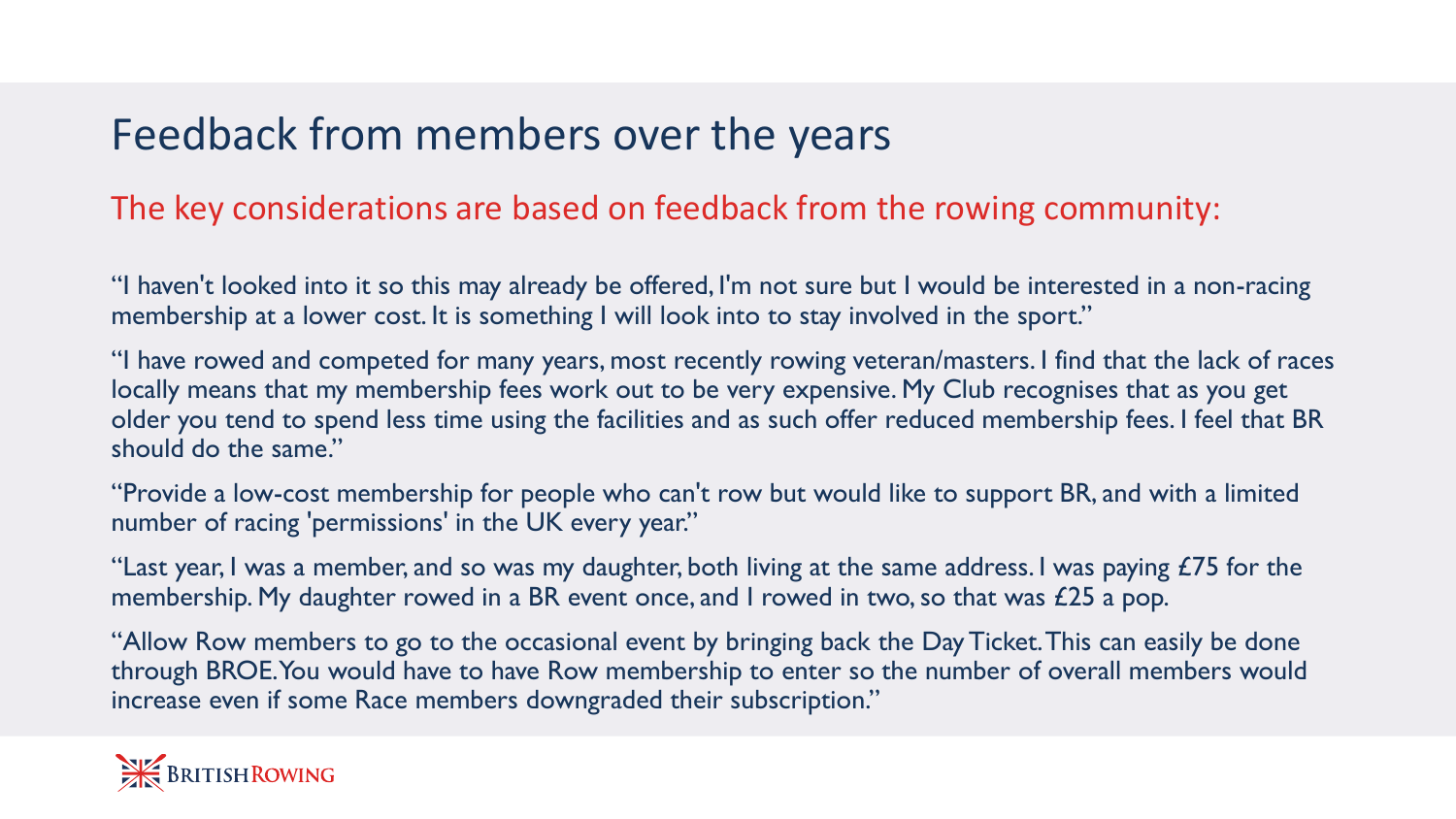#### Join British Rowing and *enjoy rowing your way*, whatever your involvement or experience of the sport

#### **REGISTER** £0

Register today and stay up to date with the latest rowing news. Read great articles and information tailored to your interests and receive a weekly newsletter – for FREE!

What do you get: • Two relevant articles to read each week based on your interests • Other important rowing news • A weekly newsletter with a summary of that

week in rowing

**JOIN** £23.95 / year

Your membership is about supporting the rowing community and giving back to the sport; supporting and advising ALL types of rowers, coaches, umpires and volunteers and investing in getting more people on the water enjoying the sport we all love.

What do you get:

• Everything! Full list on the next slide

**YOUR WAY**  $(£23.95$  JOIN) +  $£1.50$  per entry

Enjoy rowing your way by only paying if you race. Enter a competition last minute or fill in for a crewmate and only pay a £1.50 seat fee so you can race whenever it suits you and only pay for that event.

What do you get:

• Flexibility to only pay for what you need

• Conference / Event tickets and other products to follow

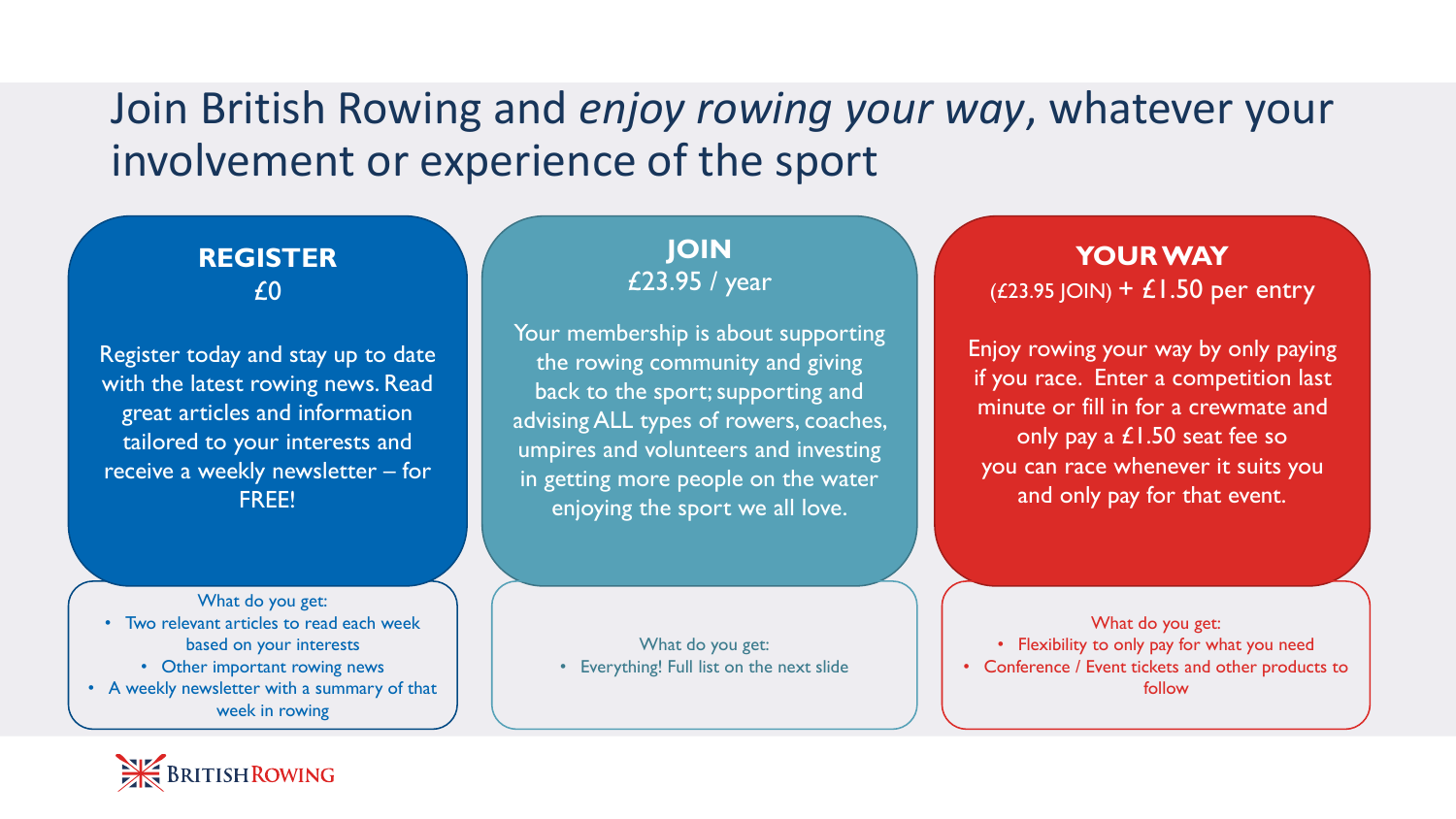# MEMBERSHIP PROPOSITION - FULL

In return, by joining we give you..

•Access to a community of like-minded people to connect with *(how do we deliver that?)*

•Expert advice and support for all your rowing needs, whether it be health & wellbeing, nutritional, advice on kit/supplies, coaching tips, launching a boat from the beach and much more. You can choose what you want to hear about *(preference management crucial)*

•Peace of mind and protection by providing rowing liability and personal accident insurance

•Exclusive X% discounts with retailers such Cotswolds Outdoor for clothing, kit and supplies.

•Exclusive X% discount on personal medical support in case you get injured *(new benefit – to explore?)*

•Access to world-leading coaching courses, webinars, workshops and more via RowHow and other digital platforms

- •Development opportunities using the Rower Development Guide
- •Access to priority tickets for major rowing events
- •Exclusive rates on EA & CRT boat licenses?
- •Unlimited access to British Rowing Plus for rowing stories, workouts and advice.
- •A way to track your competitive performance (RPI)

•A bi-weekly member newsletter with insider tips, tricks and stories from the community - if you want it - you decide

**At less than £2 per month** (\*£23.95 annual payment) we are here for **beginners who have never been on the water before** all the way through to **experienced competitors,** those who **row on rivers,** as well as those who **row on the coast** or on lakes and **the army of volunteers,** without which, the sport could not function.

We are committed to growing the sport and making rowing fun for everyone, including those who may not want to compete. We will **ensure that you are informed of where your membership contribution goes** and what you have done to support the sport. Why not join our community today and help make Rowing - Everyone's Sport.

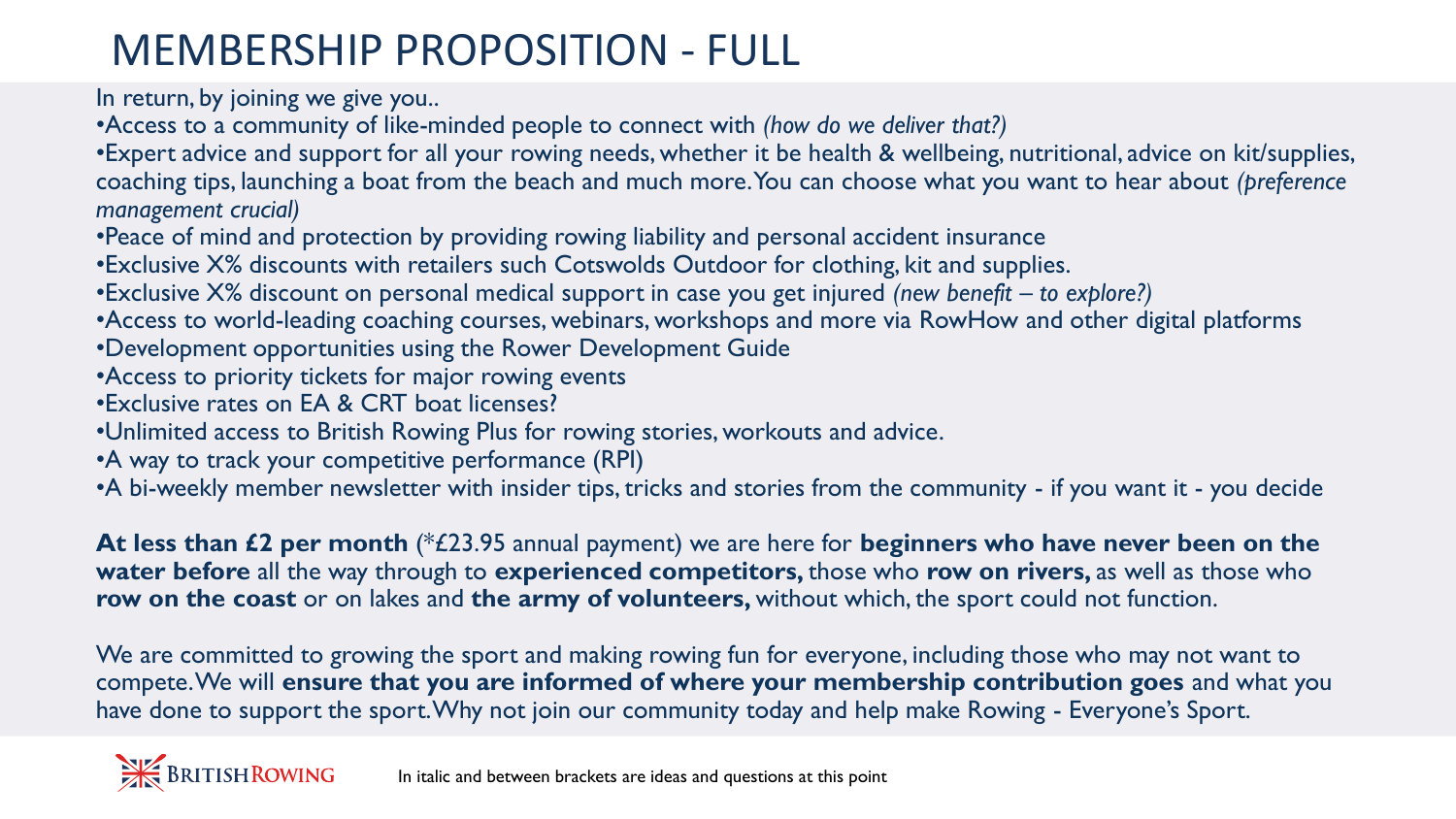# Seat Fees

#### Offering flexibility and a lower cost for people who row competitively

Feedback from current and lapsed members is telling us there is a need for day tickets or at least a lower fee for the adult race membership (currently priced at £60 annually). Membership is literally referred to as a race license which means people stop buying it when they are injured or don't race. We lose the ongoing relationship with those members and subsequently the membership income.

Proposition: pay when you race, not for the year ahead so when you decide not to race no problem and no costs.

How: a new charge will be added in BROE2 that shows the seat fee set by the competition (i.e.  $\pounds$ 12 for a seat in a 4-) as well the new Pay As You Race Fee at £1.50 per seat / entry.\* This will in most cases be paid by the club entry secretary in the first instance and then charged to the individual member so the process would stay exactly the same. We are working out more nuances but the idea is that you only pay when you are on the water so if a competition gets cancelled nobody pays the fee, same for withdrawal etc.

Outcome: membership is not perceived as a tax on racing anymore and more people enter occasional races. This means every member pays for the number of races they enter which is the fairest way of charging for racing. The main benefit of this approach is that British Rowing receives a direct kick back from promoting new and more diverse competition formats. When we take an active role in supporting competition organisers and bringing stakeholders together to create new leagues and competitions the knock-on effect is more people racing and thus more unrestricted income from seat fees with a potential to lower them in the future and invest it back into our clubs and competitions.



\*awaiting entry report broken down by age to see how often people race / critical point where it becomes more expensive than the current membership offer